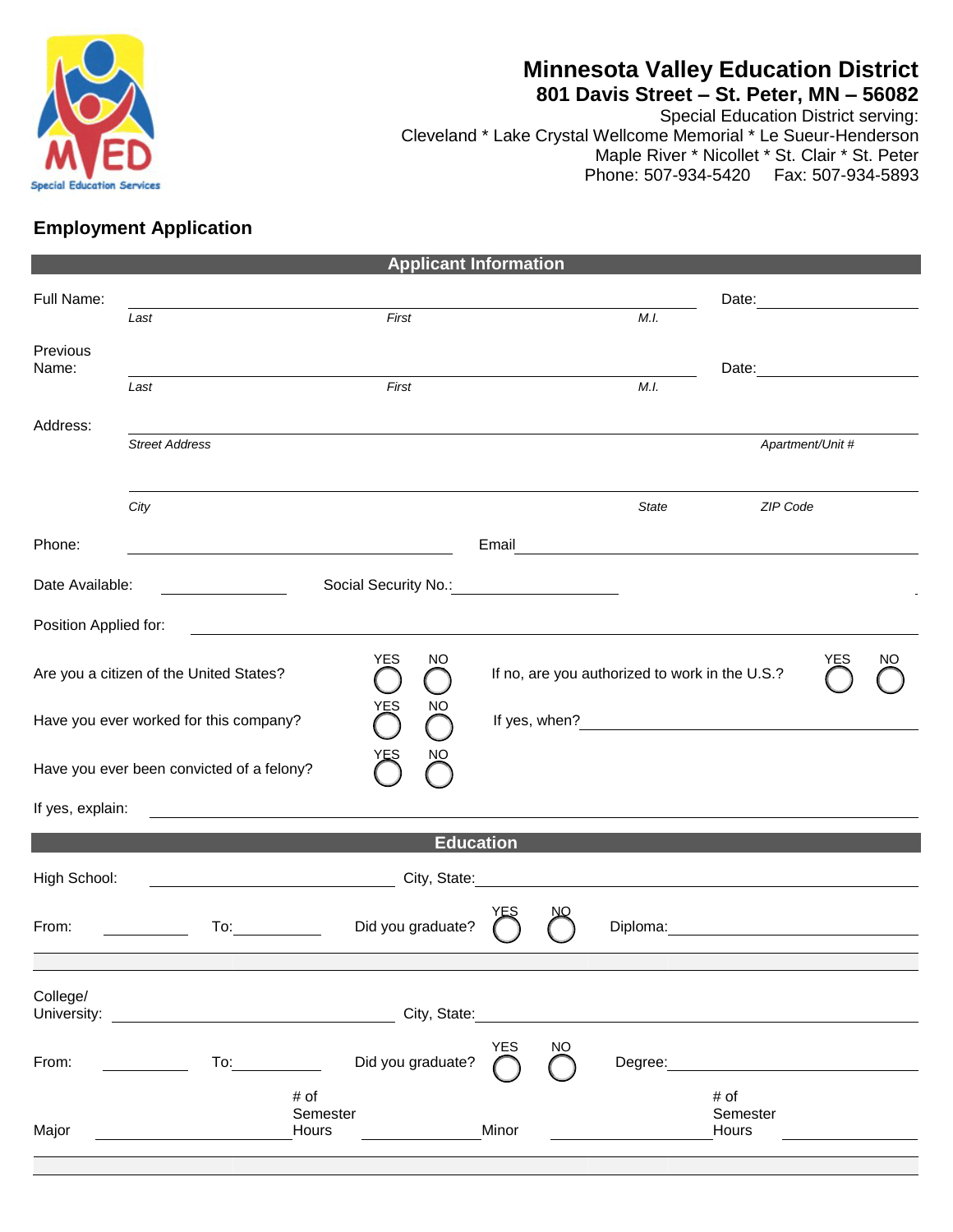| College/<br>University:                                                |                                                                                                                                                      | City, State:                       |            |                                                             |                                                                                          |                                                                                                                                                                                                                                |                                                   |        |
|------------------------------------------------------------------------|------------------------------------------------------------------------------------------------------------------------------------------------------|------------------------------------|------------|-------------------------------------------------------------|------------------------------------------------------------------------------------------|--------------------------------------------------------------------------------------------------------------------------------------------------------------------------------------------------------------------------------|---------------------------------------------------|--------|
| From:                                                                  | $\frac{1}{\sqrt{1-\frac{1}{2}}\sqrt{1-\frac{1}{2}}\left(\frac{1}{2}-\frac{1}{2}\right)}$                                                             | Did you graduate?                  | <b>YES</b> | ΝO                                                          | Degree:                                                                                  |                                                                                                                                                                                                                                | <u> 1989 - Johann Barbara, martxa alemaniar a</u> |        |
| Major                                                                  | # of<br>Semester<br>Hours                                                                                                                            |                                    | Minor      |                                                             |                                                                                          | Semester<br>Hours                                                                                                                                                                                                              | # of                                              |        |
|                                                                        | Certified Applicants: If hired, transcripts for each institution listed must be received in the business office on or before your first day of work. |                                    |            |                                                             |                                                                                          |                                                                                                                                                                                                                                |                                                   |        |
|                                                                        |                                                                                                                                                      | Education (continued)              |            |                                                             |                                                                                          |                                                                                                                                                                                                                                |                                                   |        |
| None<br>Highest $\Box$<br>Associates<br>Attained: $\Box$<br>BA/BS/etc. | $\Box$ MA/MS/etc.<br>Degree $\Box$ Tech. Certification $\Box$ Ed Specialist/6 <sup>th</sup> year/etc.<br>Ed.D/Ph.D/etc.                              |                                    |            |                                                             | Overall GPA: ________<br>Undergraduate: Major GPA: __________Graduate: Major GPA: ______ |                                                                                                                                                                                                                                | Overall GPA: ____                                 |        |
| Number of<br>graduate hours<br>beyond your<br>highest degree           | Graduate<br>program area of<br>study                                                                                                                 |                                    |            | List honors,<br>awards, or<br>distinctions<br>you've earned |                                                                                          |                                                                                                                                                                                                                                |                                                   |        |
|                                                                        |                                                                                                                                                      | <b>Licensure</b>                   |            |                                                             |                                                                                          |                                                                                                                                                                                                                                |                                                   |        |
| Do you hold a<br>Minnesota<br>License:                                 | If no, have you<br><b>YES</b><br>NO.<br>applied for one?                                                                                             | <b>YES</b>                         |            | MN File Folder Number:                                      | NO If yes, list your license(s) and/or                                                   |                                                                                                                                                                                                                                |                                                   |        |
|                                                                        |                                                                                                                                                      |                                    |            |                                                             | Expiration Date: Expiration Date:                                                        |                                                                                                                                                                                                                                | Active?                                           | YES NO |
|                                                                        |                                                                                                                                                      |                                    |            |                                                             | Expiration Date: Expiration Date:                                                        |                                                                                                                                                                                                                                | Active?                                           | YES NO |
|                                                                        |                                                                                                                                                      |                                    |            |                                                             | Expiration Date: Management Control Date:                                                |                                                                                                                                                                                                                                | Active?                                           | YES NO |
|                                                                        |                                                                                                                                                      | <b>References</b>                  |            |                                                             |                                                                                          |                                                                                                                                                                                                                                |                                                   |        |
|                                                                        | Please list three professional references.                                                                                                           |                                    |            |                                                             |                                                                                          |                                                                                                                                                                                                                                |                                                   |        |
| Full Name &<br>Position:                                               |                                                                                                                                                      |                                    |            |                                                             |                                                                                          | Relationship: 2000                                                                                                                                                                                                             |                                                   |        |
|                                                                        |                                                                                                                                                      |                                    |            |                                                             |                                                                                          | Phone: <u>___________________</u>                                                                                                                                                                                              |                                                   |        |
| Address:                                                               |                                                                                                                                                      |                                    | Email:     |                                                             |                                                                                          |                                                                                                                                                                                                                                |                                                   |        |
| Full Name &<br>Position:                                               |                                                                                                                                                      |                                    |            |                                                             |                                                                                          |                                                                                                                                                                                                                                |                                                   |        |
| Organization:                                                          | <u> 1980 - Jan Samuel Barbara, margaret eta idazlea (h. 1980).</u>                                                                                   |                                    |            |                                                             |                                                                                          | Phone: The contract of the contract of the contract of the contract of the contract of the contract of the contract of the contract of the contract of the contract of the contract of the contract of the contract of the con |                                                   |        |
| Address:                                                               |                                                                                                                                                      |                                    | Email:     |                                                             |                                                                                          |                                                                                                                                                                                                                                |                                                   |        |
| Full Name &<br>Position:                                               |                                                                                                                                                      |                                    |            |                                                             |                                                                                          |                                                                                                                                                                                                                                |                                                   |        |
|                                                                        |                                                                                                                                                      |                                    |            |                                                             |                                                                                          |                                                                                                                                                                                                                                |                                                   |        |
| Address:                                                               |                                                                                                                                                      |                                    | Email:     |                                                             |                                                                                          |                                                                                                                                                                                                                                |                                                   |        |
|                                                                        |                                                                                                                                                      | <b>Current/Previous Employment</b> |            |                                                             |                                                                                          |                                                                                                                                                                                                                                |                                                   |        |
| Employer<br>Name                                                       |                                                                                                                                                      |                                    |            |                                                             |                                                                                          |                                                                                                                                                                                                                                |                                                   |        |
| Address:                                                               |                                                                                                                                                      |                                    |            |                                                             |                                                                                          | Supervisor:                                                                                                                                                                                                                    |                                                   |        |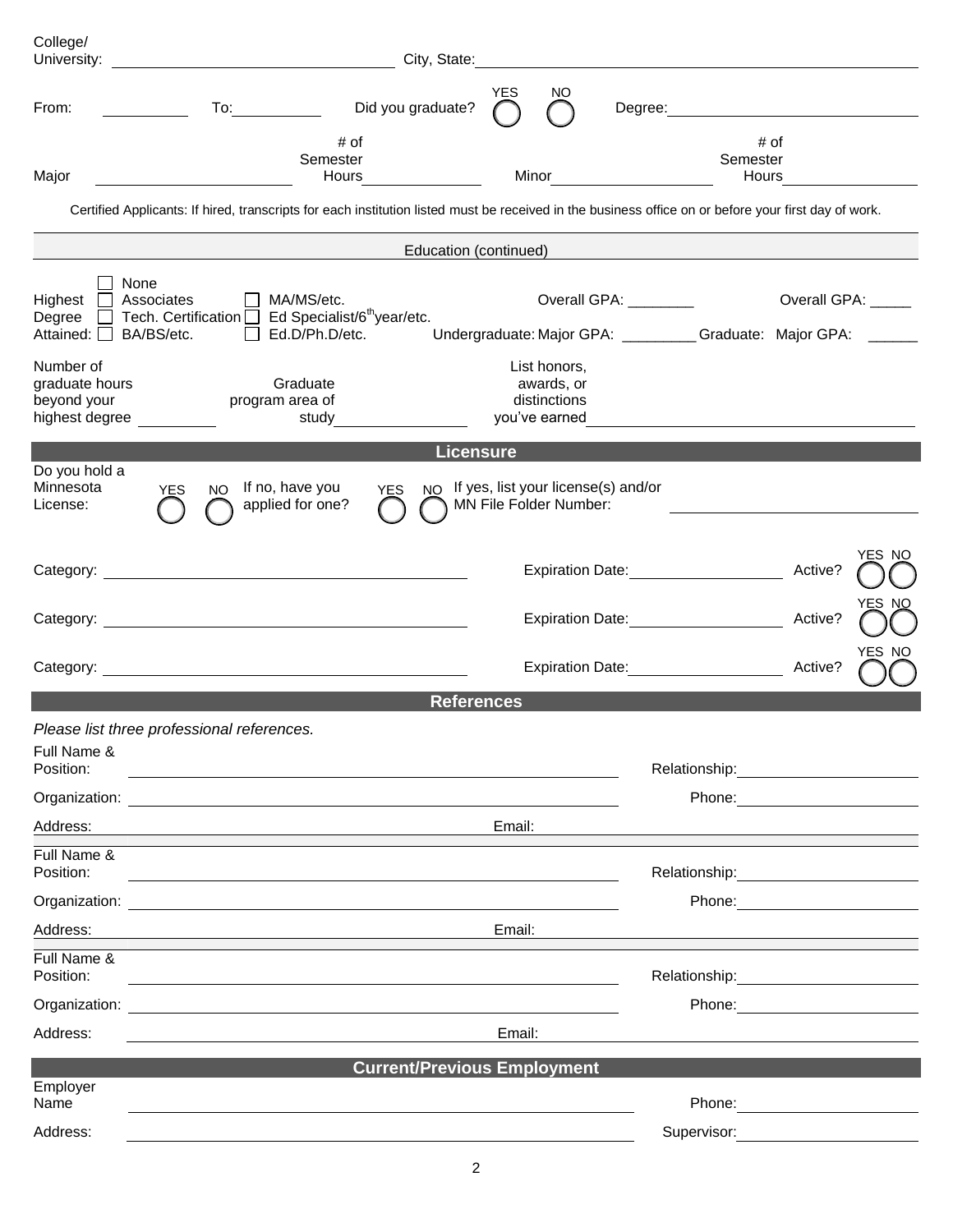| Job Title:                                               |                                                                                                                       | Starting Salary:\$  |           | Ending Salary: \$                                                                                                                                                                                                              |  |  |
|----------------------------------------------------------|-----------------------------------------------------------------------------------------------------------------------|---------------------|-----------|--------------------------------------------------------------------------------------------------------------------------------------------------------------------------------------------------------------------------------|--|--|
| Responsibilities:                                        |                                                                                                                       |                     |           |                                                                                                                                                                                                                                |  |  |
| From:                                                    |                                                                                                                       |                     |           | Reason for Leaving: Note and the set of the set of the set of the set of the set of the set of the set of the set of the set of the set of the set of the set of the set of the set of the set of the set of the set of the se |  |  |
| May we contact your previous supervisor for a reference? |                                                                                                                       | YES                 | NΟ        |                                                                                                                                                                                                                                |  |  |
| Employer<br>Name                                         |                                                                                                                       |                     |           | Phone: 2008 2010 2010 2010 2010 2021 2022 2023 2024 2022 2023 2024 2022 2023 2024 2025 2026 2027 2028 2021 20                                                                                                                  |  |  |
| Address:                                                 |                                                                                                                       |                     |           | Supervisor: Victor Contract Contract Contract Contract Contract Contract Contract Contract Contract Contract Co                                                                                                                |  |  |
| Job Title:                                               | <u> 1989 - Johann Barn, mars ann an t-Amhain an t-Amhain an t-Amhain an t-Amhain an t-Amhain an t-Amhain an t-Amh</u> | Starting Salary:\$  |           | Ending Salary: \$                                                                                                                                                                                                              |  |  |
| Responsibilities:                                        | <u> 1989 - Johann Barbara, martxa eta idazlea (h. 1989).</u>                                                          |                     |           |                                                                                                                                                                                                                                |  |  |
| From:                                                    |                                                                                                                       |                     |           |                                                                                                                                                                                                                                |  |  |
| May we contact your previous supervisor for a reference? |                                                                                                                       | <b>YES</b>          | <b>NO</b> |                                                                                                                                                                                                                                |  |  |
| Employer<br>Name                                         | and the control of the control of the control of the control of the control of the control of the control of the      |                     |           |                                                                                                                                                                                                                                |  |  |
| Address:                                                 |                                                                                                                       |                     |           | Supervisor: Victor Contract Contract Contract Contract Contract Contract Contract Contract Contract Contract Co                                                                                                                |  |  |
| Job Title:                                               | <u> 1980 - Johann Barbara, martin a</u>                                                                               | Starting Salary:\$  |           | Ending Salary:\$                                                                                                                                                                                                               |  |  |
| Responsibilities:                                        | <u> 1989 - Jan Samuel Barbara, martin da shekara ta 1989 - An tsara tsara tsara tsara tsara tsara tsara tsara tsa</u> |                     |           |                                                                                                                                                                                                                                |  |  |
| From:                                                    | To:                                                                                                                   | Reason for Leaving: |           |                                                                                                                                                                                                                                |  |  |
| May we contact your previous supervisor for a reference? |                                                                                                                       | <b>YES</b>          | <b>NO</b> |                                                                                                                                                                                                                                |  |  |
|                                                          | <b>Student Teaching/Internship (if relevant to desired position)</b>                                                  |                     |           |                                                                                                                                                                                                                                |  |  |
| School District:                                         |                                                                                                                       |                     |           | School Phone:                                                                                                                                                                                                                  |  |  |
| Location or Building:                                    |                                                                                                                       |                     |           | Name and Phone of<br>Cooperating Teacher or<br>Field Supervisor:                                                                                                                                                               |  |  |
| Grade Level(s) or<br>Subject Area(s) Taught:             |                                                                                                                       |                     |           | Name and Phone of<br>University Supervisor: Wallet Supervisor:                                                                                                                                                                 |  |  |
| Date<br>Completed                                        | Length of<br>Experience School Year:                                                                                  |                     |           | Academic Grade<br>Received:                                                                                                                                                                                                    |  |  |
|                                                          | Additional Student Teaching/Internship Experience                                                                     |                     |           |                                                                                                                                                                                                                                |  |  |
| School District:                                         |                                                                                                                       |                     |           | School Phone: The Contract of the Contract of the Contract of the Contract of the Contract of the Contract of the Contract of the Contract of the Contract of the Contract of the Contract of the Contract of the Contract of  |  |  |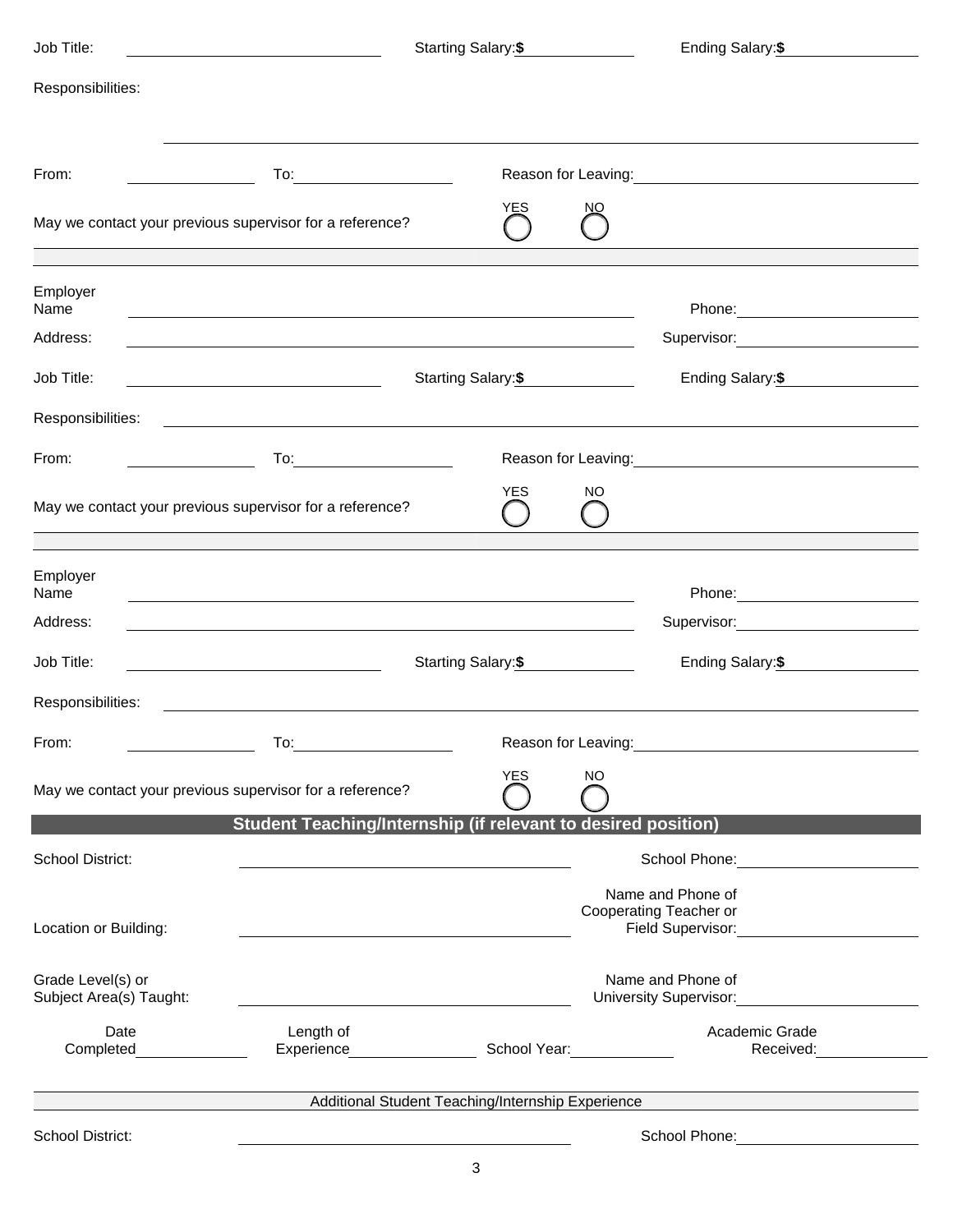| Name and Phone of<br>Grade Level(s) or<br>Subject Area(s) Taught:<br>University Supervisor:                                                                                                                                         |           |  |  |  |  |  |
|-------------------------------------------------------------------------------------------------------------------------------------------------------------------------------------------------------------------------------------|-----------|--|--|--|--|--|
|                                                                                                                                                                                                                                     |           |  |  |  |  |  |
| Academic Grade<br>Length of<br>Date<br>Experience<br>School Year:<br>Completed                                                                                                                                                      | Received: |  |  |  |  |  |
| <b>Statements</b><br>Please only respond to the questions that relate to the position you are applying for. If necessary, attach additional pages.                                                                                  |           |  |  |  |  |  |
| Certified/Licensed Staff (teachers, psychologists, social workers, OTs, PTs, SLPs, MHPs, therapists, etc.)<br>Describe the skills or attributes you believe are necessary to be an outstanding teacher, student support staff, etc. |           |  |  |  |  |  |

How would you address a wide range of skills and abilities in your classroom or groups?

\*Certified/licensed staff please include copies of the following: Teaching certificate/license **Letter of introduction Current resume Transcripts** 3 letters of reference

**Non-Certified Staff**

Please explain how your past personal and professional experience make you a quality candidate for the position for which you are applying?

\*Non-certified staff please include copies of the following: **Letter of introduction Current resume**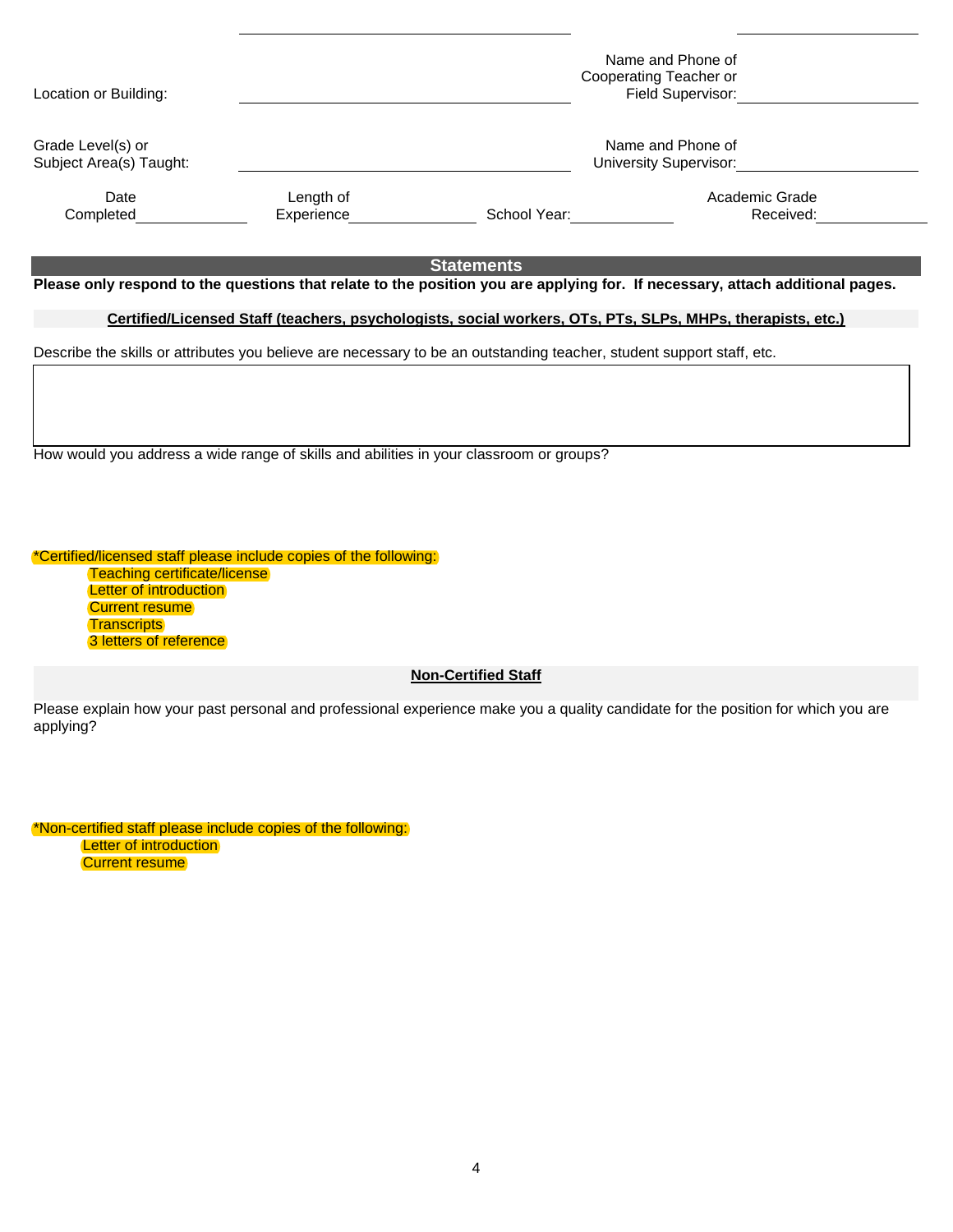### **Veteran's Preference**

Minnesota Statute 197.455 provides, in pertinent part, that applicants having a valid claim of Veteran's Preference be granted preference in the selection process. This provision does not guarantee that applicants having valid claim be interviewed or hired. All claims are verified by the district through review form DD214. YES NO

Do you wish to claim veteran's preference?

If yes, which preference are you claiming?

Veteran Disabled Veteran Spouse of deceased veteran П П Spouse of disabled veteran

Did you serve in active military service on or after 9/11/2001?

NOTE: If you elect to use veteran's preference, you are required to include proper documentation (a copy of discharge document – Form DD214) establishing your right to claim the preference. Please provide a copy of your DD214 on or before the posting deadline.

YES NO

| <b>Disclosures</b>                                                                                                                            |            |    |
|-----------------------------------------------------------------------------------------------------------------------------------------------|------------|----|
| <b>Contract Status</b>                                                                                                                        |            |    |
| Are you currently under contract?                                                                                                             |            | NΟ |
| If yes, which district?<br>If yes, when does it expire?<br>When may your present employer be contacted?                                       |            |    |
| <b>Professional Status</b>                                                                                                                    |            |    |
| Have you obtained tenure status in any other school district?                                                                                 | YES        | ΝO |
| If yes, where?<br>When?                                                                                                                       |            |    |
| Have you ever been denied tenure?                                                                                                             | YES        | NO |
| If yes, explain:                                                                                                                              |            |    |
| Have you ever had a teaching certificate or teaching license revoked or suspended?                                                            | YES        | NO |
| If yes, explain:                                                                                                                              |            |    |
| Have you ever failed to be rehired, been asked to resign a position, resigned to avoid termination,<br>or terminated from employment?         | <b>YES</b> | ΝO |
| If yes, explain:                                                                                                                              |            |    |
| Other                                                                                                                                         |            |    |
| Are you a relative of any board member, administrator, or supervisor who is currently serving the<br>school district?                         | YES        | ΝO |
| Name:<br>Position:<br>Relationship:                                                                                                           |            |    |
| Can you perform all the essential job function(s) of the position(s) for which you are applying, with<br>or without reasonable accommodation? | YES        | NO |
| List any accommodations:                                                                                                                      |            |    |

5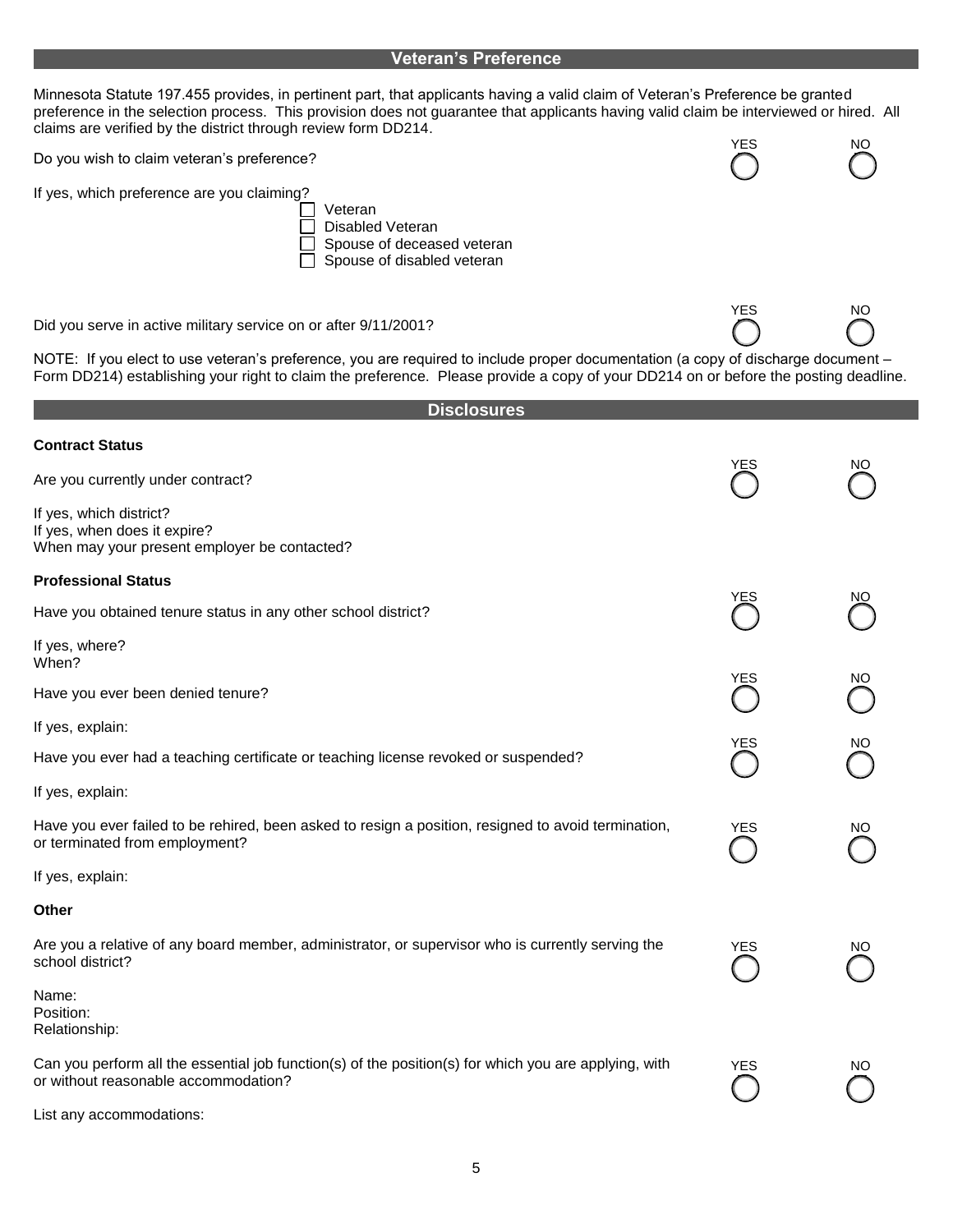#### **Legal Information**

Please note: Applicants are not obligated to disclose sealed or expunged records.

| Are you eligible to work in the United States?                                                                                                                                                                                                                      | YES | ΝO |
|---------------------------------------------------------------------------------------------------------------------------------------------------------------------------------------------------------------------------------------------------------------------|-----|----|
| Have you ever been convicted of a criminal offense other than a minor traffic violation?                                                                                                                                                                            | YES | ΝO |
| If yes, explain, giving dates:                                                                                                                                                                                                                                      |     |    |
| Please note: A conviction will not necessarily bar you from employment. Facts, such as date of occurrence and rehabilitation will be considered. This<br>information will be used only for job-related purposes and only to the extent permitted by applicable law. |     |    |
| Have you ever had any indicated finding of child abuse filed in your name?<br>If yes, explain, giving dates:                                                                                                                                                        | YES | NO |
| Does your name appear on any Sex Offender Database in any state or country?                                                                                                                                                                                         | YES | NO |

#### Equal Opportunity Employer

Minnesota Valley Education District is an Equal Opportunity Employer. Minnesota Valley Education District ensures equal employment opportunities regardless of race, creed, gender, color, national origin, religion, age, sexual orientation or disability. Minnesota Valley Education District has a policy of active recruitment of qualified minority teachers and non-certified employees. Any individual needing assistance in making application for any opening should contact the Department of Human Resources.

#### Applicant's Acknowledgment and Agreement

By checking the box below, candidate authorizes the school district to conduct an investigation of candidate pursuant to The School Code to determine whether candidate has been convicted of any criminal or drug offenses as set forth in such statute, and, upon request, agrees to execute an investigation authorization form as a condition for candidate's employment. The School Code also stipulates that the school district perform a check on the Statewide Sex Offender Database. Candidate may not be employed unless such investigations have been initiated.

I certify that the information given by me in this application is true in all respects, and I agree that if the information given is found to be false in any way, it shall be considered sufficient cause for denial of employment or discharge. I authorize the use of any information in the application to verify my statement, and I authorize past employers, all references and any other person to answer all questions asked concerning my ability, character, reputation, and previous employment record. I release all such persons from any liability or damages on account of having furnished such information.

I agree to all of the terms above. I agree to all of the terms above.

#### **Disclaimer and Signature**

*I certify that my answers are true and complete to the best of my knowledge.* 

*If this application leads to employment, I understand that false or misleading information in my application or interview may result in my release.*

Signature: Date:

#### **To submit your application materials:**

• save and submit as an email attachment to employment@mnved.org

-OR-

• print and deliver in person or via mail to 801 Davis Street, Saint Peter, MN 56082